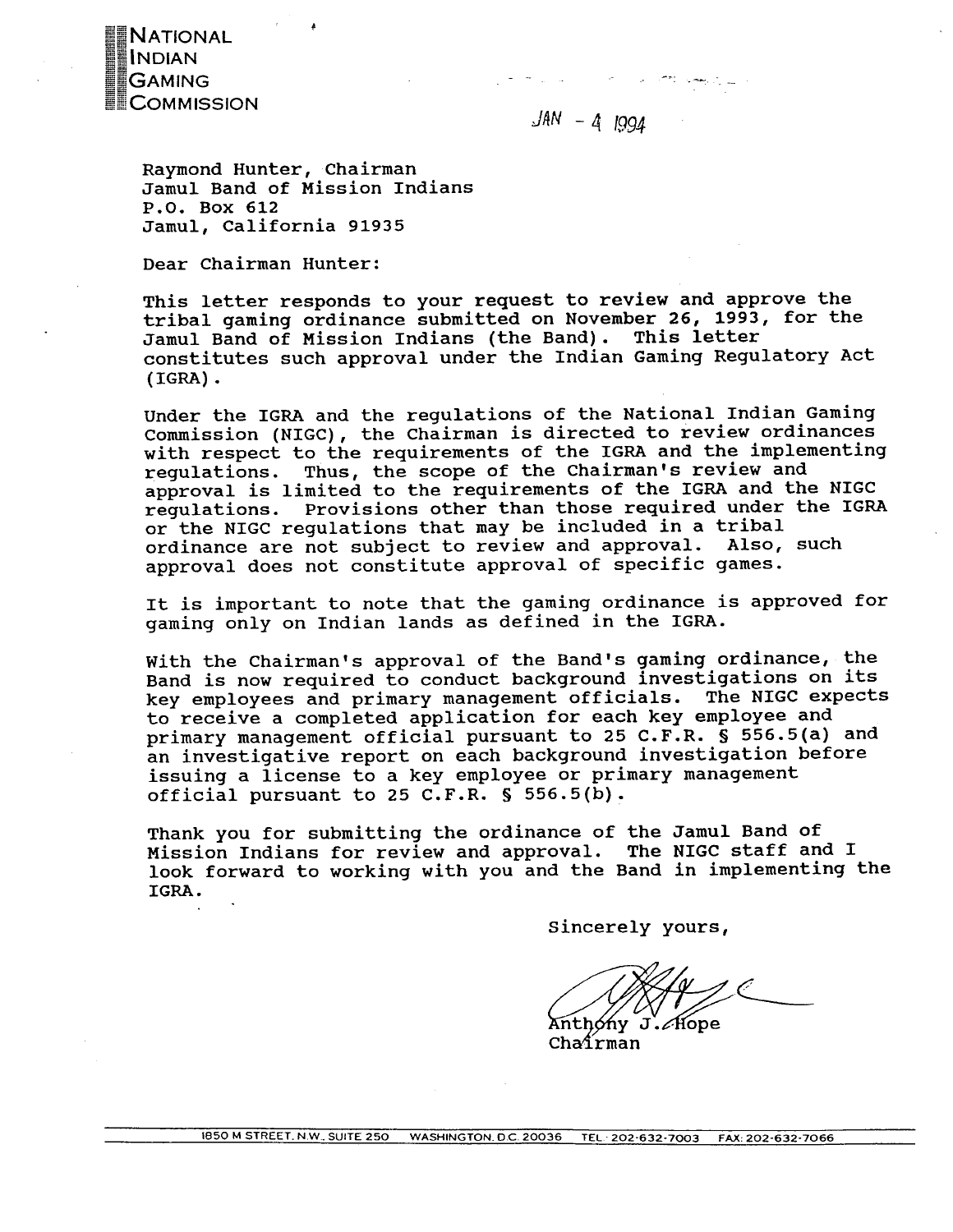

 $\frac{1}{\sqrt{1-\frac{1}{2}}}\frac{1}{\sqrt{1-\frac{1}{2}}}\frac{1}{\sqrt{1-\frac{1}{2}}}\frac{1}{\sqrt{1-\frac{1}{2}}}\frac{1}{\sqrt{1-\frac{1}{2}}}\frac{1}{\sqrt{1-\frac{1}{2}}}\frac{1}{\sqrt{1-\frac{1}{2}}}\frac{1}{\sqrt{1-\frac{1}{2}}}\frac{1}{\sqrt{1-\frac{1}{2}}}\frac{1}{\sqrt{1-\frac{1}{2}}}\frac{1}{\sqrt{1-\frac{1}{2}}}\frac{1}{\sqrt{1-\frac{1}{2}}}\frac{1}{\sqrt{1-\frac{1}{2}}}\frac{1}{\sqrt{1-\frac{$ 

ft is imperative that the meeting **be** Dated: January 22, 1999. **NATIONAL INDIAN GAMING**  held on these dates to accommodate the **Matthew M. Crouch, COMMISSION COMMISSION COMMISSION** scheduling priorities of the key *Advisory Committee Management Officer,* participants. Visitors will be requested *National Aeronautics and Space* **Notice of Approval of Class 111 Tribal**  to sign a visitor's register. **Administration.** 

Dated: January 22, 1999.

**Matthew M.** Crouch,

*Advisory Committee Management Officer, National Aeronautics and Space Administration. [FR* Doc. 99-2191 Filed 1-28-99; 8:45 am] **BILLING CODE 7510-01-P** 

**NATIONAL AERONAUTICS AND SPACE ADMINISTRATION** 

**[Notice 99-0231** 

**NASA Advisory Council (NAC), Space Science Advisory Committee (SScAC), Astronomical Search for Origins and Planetary Systems (ORIGINS) Subcommittee; Meeting.** 

**AGENCY:** National Aeronautics and Space Administration.

**ACTION:** Notice of meeting.

**SUMMARY:** In accordance with the Federal Advisory Committee Act. Pub. L. 92-463, as amended, the National Aeronautics and Space Administration announces a forthcoming meeting of the NASA Advisory Council, Space Science Advisory Committee, ORIGINS Subcommittee.

**DATES:** Monday, February 22. 1999.8:30 a.m. to 5:00 p.m.; and Tuesday. February 23, 1999. 8:30 a.m. to 5:00 p.m.

**ADDRESSES:** Burmuda Room, Radisson Resort at the Port Hotel, 8701 Astronaut Boulevard, Cape Canaveral, Florida 32920.

**FOR FURTHER INFORMATION CONTACT:** Dr. Harley Thronson, Code SR, National Aeronautics and Space Administration, Washington, DC 20546, 2021358-0362.

**SUPPLEMENTARY INFORMATION:** The meeting will be open to the public up to the capacity of the room. The agenda for the meeting includes the following topics:

- -ORIGINS Programmatic Update
- -NGST Status
- -0SS Theme Report
- -Reports From Other Themes
- -New Strategic Plan

It is imperative that the meeting be held on these dates to accommodate the scheduling priorities of the key participants. Visitors will be requested to sign a visitor's register.

[FR Doc. 99-2192 Filed 1-28-99; 8:45 am] **BILLING CODE 7510-01-P** 

#### **NATIONAL AERONAUTICS AND SPACE ADMINISTRATION**

**[Notice 99-0241** 

#### **NASA Advisory Council (NAC), Space Science Advisory Committee (SScAC); Meeting**

**AGENCY:** National Aeronautics and Space Administration.

**ACTION:** Notice of meeting.

**SUMMARY:** In accordance with the Federal Advisory Committee Act, Pub. L. 92-463. as amended. the National Aeronautics and Space Administration announces a forthcoming meeting of the NASA Advisory Council, Space Science Advisory Committee.

**DATES:** Wednesday, February 24, 1999, 9:00 a.m. to 5:30 p.m.; Thursday. February 25. 1999, 8:00 a.m. to 5:45 p.m.; Friday, February 26, 1999, 8:30 a.m. to 12:OO p.m.

**ADDRESSES:** Salon 1, Radisson Resort at the Port, 8701 Astronaut Boulevard, Cape Canaveral. Florida 32920.

**FOR FURTHER INFORMATION CONTACT:** Dr. Jeffrey Rosendhal. Code S, National Aeronautics and Space Administration, Washington, DC 20546,202/358-2470.

**SUPPLEMENTARY INFORMATION:** The meeting will be open to the public up to the capacity of the room. The agenda for the meeting is as follows:

- -0SS Program and Budget Status
- -Theme Status Reports/Reports from Subcommittees
- -Technology Program Update
- -Plans for Developing the FY 2000 Strategic Plan
- -Research Program Update
- -Science Operations Management Office Update

It is imperative that the meeting be held on these dates to accommodate the scheduling priorities of the key participants. Visitors will be requested to sign a visitor's register.

Dated: January 22, 1999.

#### **Matthew** M. Crouch,

*Advisory Committee Management Officer. National Aeronautics and Space Administration.* 

[FR Doc. 99-2193 Filed 1-28-99; 8:45 am] **BILLING** CODE **751 0-01-P** 

**AGENCY:** National Indian Gaming Commission. **ACTION:** Notice.

**SUMMARY:** The purpose of this notice is to inform the public of class III gaming ordinances approved by the Chairman of the National Indian Gaming Commission.

**FOR FURTHER INFORMATION CONTACT:** Ms. Frances Fragua at the National Indian Gaming Commission. (202) 632-7003, or by facsimile at (202) 632-7066 (not tollfree numbers).

**SUPPLEMENTARY INFORMATION:** The Indian Gaming Regulatory Act (IGRA) 25 U.S.C. 2701 et seq., was signed into law on October 17, 1988. The IGRA established the National Indian Gaming Commission (Commission). Section 2710 of the IGRA authorizes the Commission to approve class 11 and class 111 tribal gaming ordinances. Section 2710(d) (2) (B) of the IGRA **as**  implemented by 25 C.F.R. Section 522.8 (58 FR 581 1 Uanuary 22. 1993)). requires the Commission to publish, in the Federal Register, approved class III gaming ordinances.

The IGRA requires all tribal gaming ordinances to contain the same requirements concerning ownership of the gaming activity, use of net revenues, annual audits, health and safety, background investigations and licensing of key employees. The Commission. therefore, believes that publication of each ordinance in the Federal Register would be redundant and result in unnecessary cost to the Commission. The Commission believes that publishing a notice of approval of each class 111 gaming ordinance is sufficient to meet the requirements of 25 U.S.C. Section  $2710(d)(2)(B)$ . Also, the Commission will make copies of approved class I11 ordinances available to the public upon request. Requests can be made in writing to the: National Indian Gaming Commission, 1441 L Street. N.W., Suite 9100. Washington, D.C. 20005.

The Chairman has approved triba<sup>'i g</sup> gaming ordinances authorizing class III gaming for the following tribes:

- 1. Agua Caliente Band *of* **Cahuilla** Indians
- *2.* Apache Tribe of-Oklahoma
- **3.** Aubeny Big Sandy Rancheria
- 4. Augustine Band of Mission Indians
- 5. Band River Band of Lake Superior Tribe of Chippewa Indians
- 6. Bay Mills Indian Community
- 7. Bear River Band of the Rohnerville Rancheria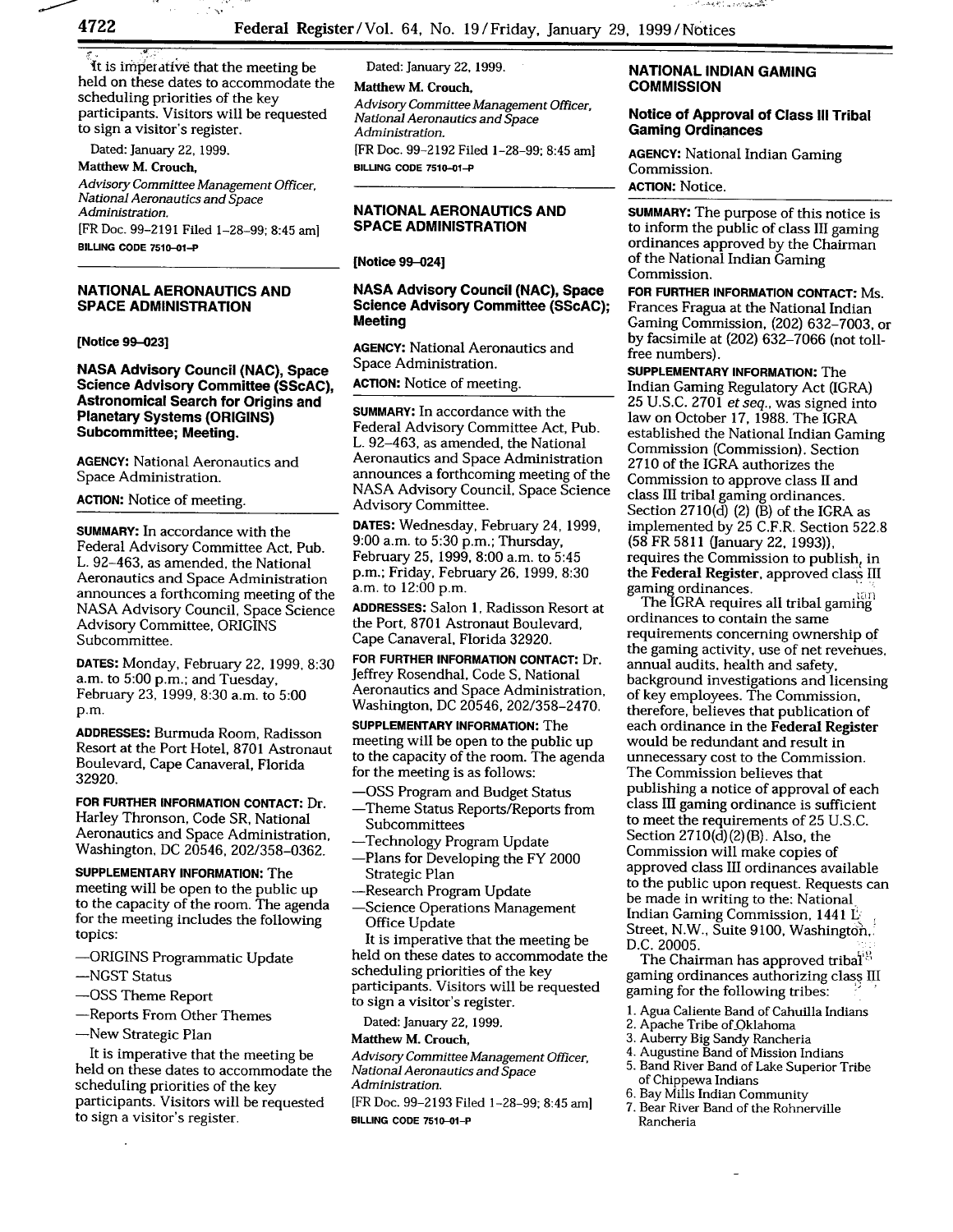- 
- 
- 
- 
- 
- 13. Cahuilla Band of Mission Indians<br>14. Cherokee Nation of Oklahoma
- 
- 
- 
- 17. Chitimacha Tribe of Louisiana
- 18. Choctaw Nation of Oklahoma
- **19.** Confederated Salish & Kootenai Tribes of the Flathead Nation
- 20. Cow Creek Band of Umpqua Indians
- 2 1. **Dry** Creek Rancheria
- 22. Forest County Potawatomi Community
- 23. Grand Portage Band of Chippewa Indians
- 24. Hoopa Valley Tribe
- 25. Iowa Tribe of Kansas and Nebraska
- 26. Jackson Rancheria Band of Miwuk Indians
- 27. Jamul Band of Mission Indians
- 28. Kalispel Tribe of Indians
- 29. Kaw Nation of Oklahoma
- 30. Kialegee Tribal Town Business Committee
- 3 **1.** Kickapoo Traditional Tribe of Texas 32. Little Traverse Bay Bands of Odawa Indians
- 33. Lower Elwha S'Klallam Tribe
- 34. Lower Sioux Indian Community
- 35. Makah Indian Tribe of the Makah Indian Rancheria
- 36. Metlakatla Indian Community
- 37. Miccosukee Business Committee
- 38. Mississippi Band of Choctaw Indians
- 39. Nooksack Indian Tribe
- 40. Osage Nation
- 4 1. Otoe-Missouria Tribe of Oklahoma
- 42. Ottawa Tribe of Oklahoma
- 43. Pascua Yaqui Tribe of Arizona
- 44. Passamaquoddy Tribe
- 45. Poarch Band of Creek Indians
- 46. Pueblo of San Ildefonso
- 47. Pueblo of Santa Clara
- 48. Redding Rancheria
- 49. Reno-Sparks Indian Colony
- 50. Rumsey Indian Rancheria
- 5 1. Sac & Fox Nation of Oklahoma
- 52. Santa Ysabel Band of Mission Indians
- 53. Santee Sioux Tribe of Nebraska
- 54. Seminole Nation of Oklahoma
- 55. Seneca Nation of Indians
- 56. Seneca-Cayuga Tribe of Oklahoma 57. Shakopee Mdewakanton Sioux
- **Community**
- 58. Shoalwater Bay Indian Tribe
- 59. Skokomish Indian Tribe
- 60. Soboba Band of Mission Indians
- 6 1. Sokaogon Chippewa Community
- 62. Standing Rock Sioux Tribe
- 63. Stockbridge-Munsee Community
- 64. Table Mountain Rancheria
- 65. Thlopthlocco Tribal Town
- 66. Tohono O'odharn Nation
- 67. Tonto Apache Tribe
- 68. Trinidad Rancheria
- 69. United Keetoowah Band of Cherokee Indians
- 70. Viejas Band of Mission Indians
- 71. Washoe Tribe of Nevada and California
- 72. White Earth Band of Chippewa Indians
- 73. White Mountain Apache Tribe
- 74. Yavapai Apache Tribe

12. Cahto Tribe of the Laytonville Rancheria **BILLING CODE 7565-01-U** material is in the same building assets.<br>13. Cahuilla Band of Mission Indians

[Docket No. 030-1 771 1 **License** No. **52-**  19438-01 EA-99-014]

#### **In the Matter of NDT Services, Inc., Caguas, Puerto Rico; Order Modifying License (Effective Immediately)**

**I** 

NDT Services, Inc. (Licensee or NDTS) is the holder of Material License No. 52-19438-01 (License) issued by the Nuclear Regulatory Commission (NRC or Commission) pursuant to 10 CFR Part 30. The License authorizes possession and use of up to 100 curies of Iridium 192 in sealed radiography sources and up to 20 curies of Cobalt 60 in sealed sources for performing radiography. The license was originally issued on August 21, 1980, was most recently amended on December 12. 1995, and is due to expire on January 31. 2002.

**I1** 

On March 27, 1998, the NRC issued an Order Suspending License (Effective Immediately) to NDTS based on the seriousness of issues identified during inspections conducted on August 6 and October 4, 1997, and February 6, 1998, and the initial evidence gathered during an investigation conducted by the NRC Office of Investigations (01). The Order of March 27, 1998, required, among other things, that NDTS immediately suspend all radiographic operations authorized by its license and ensure that the licensed material was placed in locked, safe storage.

In response to the Order of March 27, 1998. NDTS immediately suspended all radiographic operations and secured all licensed material in locked, safe storage at the location specified in Condition 10 of the license. This facility is owned by Crossland Boilers Sales and Service, Inc. (Crossland Boilers).

Pertinent to this issue is the current corporate status of NDTS and Crossland Boilers. Although no corporate relationship exists between NDTS and Crossland Boilers, they have a common owner, Mr. Thomas B. Crossland. On July 24, 1998, the NRC Region I1 Office received information that Crossland Boilers had filed for Chapter 11 Bankruptcy on May 22, 1998. First Bank of Puerto Rico, a secured lender of

8. Blackfeet Tribe of Indians 75. Ysleta De Sur Pueblo Indian Tribe Crossland Boilers, provided security to 3. Bridgeport Indian Colony 9. Bridgeport Indian Colony **Barry Brandon,** protect some of the assets of Crossland<br>10. Buena Vista Rancheria of Me-Wuk General Counsel. Boilers, which are subject to liquidation<br>11. Burns Paiute Tribe [FR Doc. 99–2218 Fi **1. In favor of the Bank. The licensed material is in the same building as these** 

14. Cherokee Nation of Oklahoma **The Security of the sources and intervention of Oklahoma** The security of the sources and intervention of Oklahoma The Security of the sources and intervention of Oklahoma **The Security of** 15. Chicken Ranch Band of Me-Wuk Indians **NUCLEAR REGULATORY** continued compliance with the Order<sup>i</sup> of the Compliance with the Order<sup>i</sup> of the Compliance with the Order<sup>i</sup> of the Compliance with the Orderi of the Rocky Bo 16. Chippewa Cree Tribe of the Rocky Boy's **COMMISSION COMMISSION** March 27, 1998, was verified during **COMMISSION** NRC inspections conducted on March 30. June 3. July 16. and August 19. 1998. These inspections confirmed that the licensed material was being maintained inside a fenced building. The fence contained a gate to allow access, and access to the building interior was controlled by a door with a lock. The building contained a vault located on the second floor which has a metal cabinet with three cubicles. Each cubicle possessed a separate lock, and contained two radiographic exposure devices containing Iridium 192 per cubicle (six radiographic exposure devices in total). An additional radiographic exposure device containing a Cobalt 60 source was also located inside the vault (not inside **8'**  cubicle). Each radiographic exposure device also contained its own locking.<br>device to control licensed material <sup>it</sup> device to control licensed material Form removal and exposure. NRC inspections confirmed that the licensed material and locking devices, including all keys, were under the control of Clarence David Vaughn, President and Radiation Safety Officer (RSO) of NDTS. The inspection of August 19, 1998, confirmed that representatives of First Bank had arranged for a contractor to provide for 24-hour security at the facility. The RSO indicated during the June 3, 1998, inspection his understanding and willingness to contact the NRC should the RSO determine that he can no longer maintain adequate control of the licensed material.

> On January 11, 1999, an NRC inspector, accompanied by the RSO, attempted to determine the security of the sources and continued compliance with the Order of March 27, 1998. The RSO informed the inspector at that time that on September 24, 1998, in response to Hurricane Georges, he had conducted an inspection of the facility and confirmed the security and safe storage of the licensed material. During the January 11. 1999 inspection. the NRC and the RSO were unable to gain access to the building as the lock which secured access to the building had been changed. The NRC learned shortly thereafter that a representative of First Bank maintained the key to this lock. After subsequent contact with a First Bank representative, on January 14, 1999, the NRC, the RSO, and Mr. Sergio Olivero, Assistant Vice President for

> > 高。<br>森。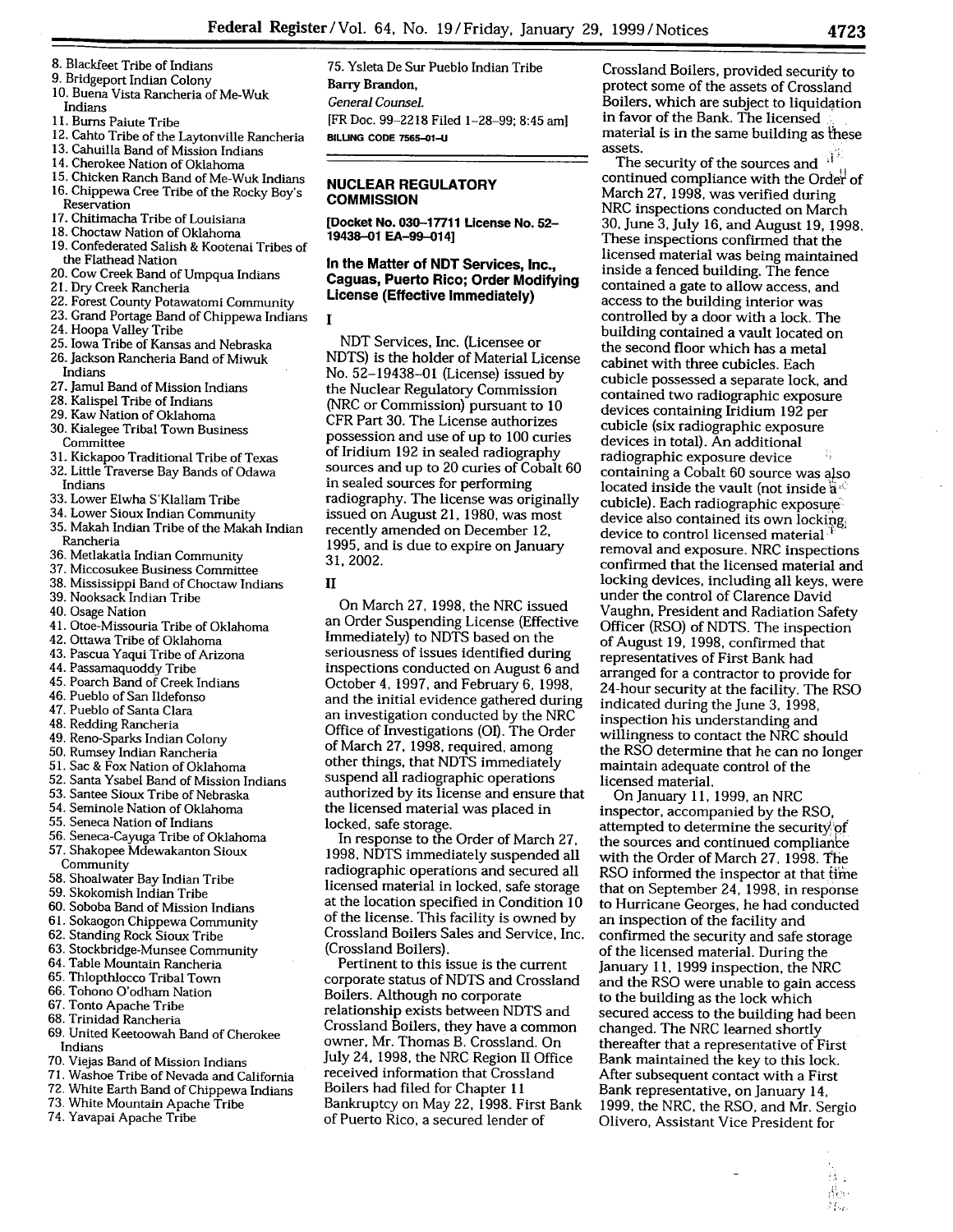#### **JAMUL INDIAN VILLAGE OF CALIFORNIA**

#### **RESOLUTION**

- **WHEREAS,** the Jamul Indian Village of California is a federally recognized Indian Tribe (hereinafter "the Tribe"); and
- **WHEREAS,** the General Council of the Jamul Indian Village of California is the Tribe's governing body; and
- **WHEREAS,** the Tribe plans to engage in various forms of Class 11 gaming on the Reservation and is presently negotiating a Class 111 tribal-state compact with the State of California; and
- **WHEREAS,** the National Indian Gaming Commission has now promulgated regulations, which contain explicit requirements concerning gaming employee licensing, background checks, and related matters; and
- **WHEREAS,** the Tribe wishes to ensure that its Class 11 gaming operations comply with these new regulations; and
- **WHEREAS,** the Tribe believes that the new regulations will 'further enhance the Tribe's capability to ensure that its Class I1 gaming operations are managed honestly and efficiently; and
- **WHEREAS,** the Tribe wishes to designate the San Diego Sheriff's Department to take fingerprints and the National Indian Gaming Commission to process criminal history checks through the Federal Bureau Investigation on key employees and primary management officials; and
- **WHEREAS,** the Tribe wishes to designate Raymond Hunter, chairman, \ as its agent for service of process for official communications from the National Indian Gaming Commission;

**NOW THEREFORE BE IT RESOLVED** that the General Council hereby enacts the Class I1 Gaming Ordinance attached hereto, and authorizes its Chairman, Raymond Hunter, to execute the ordinance and submit said ordinance with a11 accompanying documents required to the National Indian Gaming Commission for review.and approval.

### **CERTIFICATION**

The foregoing resolution was adopted by a vote of  $\angle$  for, and abstentions, at a duly called meeting of the<br>t which a quorum was present, on this  $\frac{1}{\sqrt{2}}$  day of August , 1993. al Counc

', j:\palace\\jamul\gaming.res **unter, Chairman**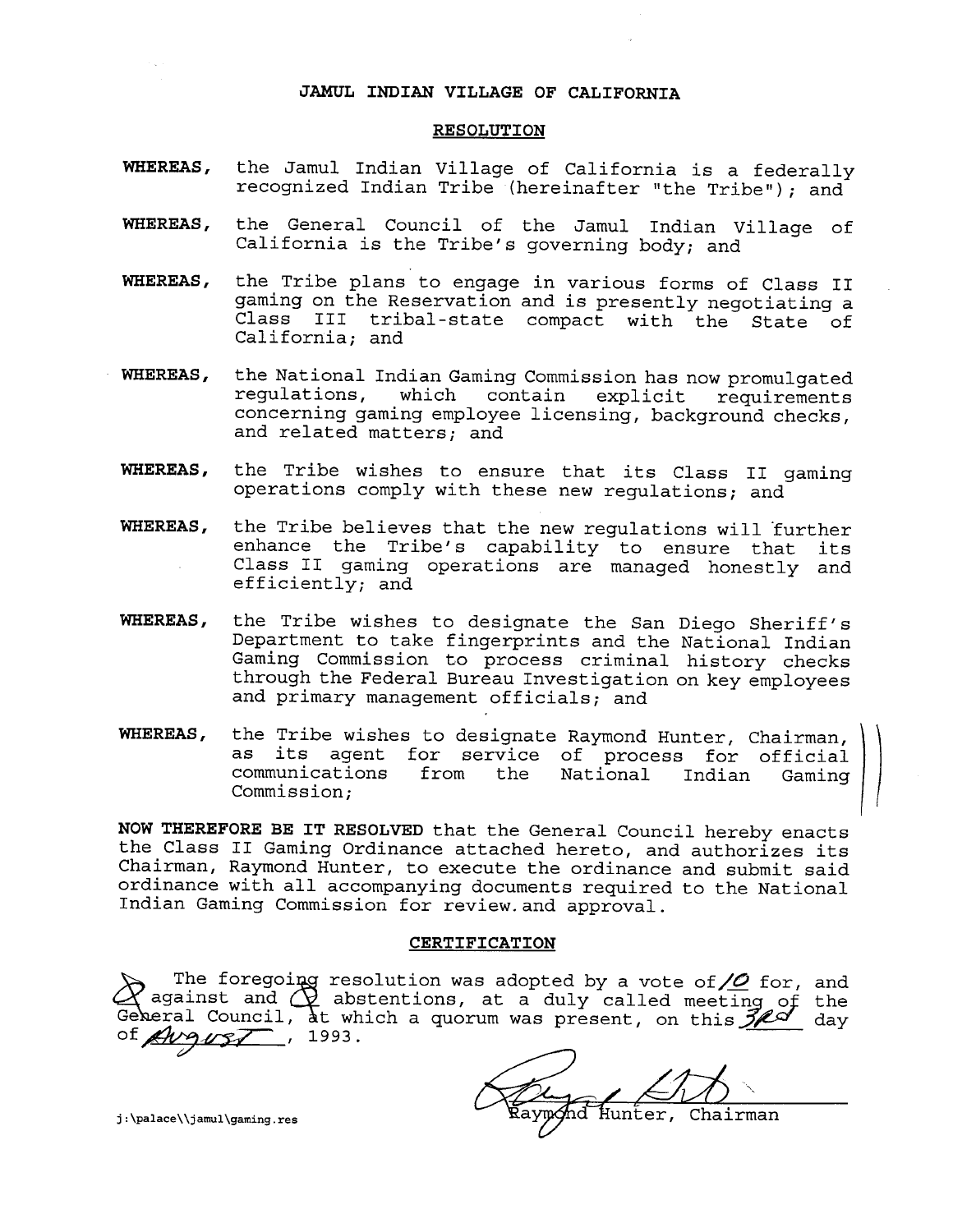

#### **ORDINANCE NO.**

#### **TRIBAL CLASS I1 GAMING ORDINANCE**

## **I. Purpose**

The General Council of the Jamul Indian Village of California (hereinafter "Tribe"), empowered by the Tribe's Constitution to enact ordinances, hereby enacts this ordinance in order to set the terms for Class I1 gaming activities on tribal lands.

#### **11. Gamins Authorized**

All forms of Class I1 gaming as defined in the Indian Gaming Regulatory Act, P.L. 100-447, 25 U.S.C. Section 2703 (7) (A) ("IGRA") are hereby authorized, including but not limited to bingo, pulltabs, and non-banking card games.

#### **111. Ownershiv of Gaminq**

The Tribe shall maintain the sole propriety interest in and responsibility for the conduct of all Class I1 gaming activities authorized by this ordinance.

# IV. Use of Gaming Revenue

A. Net revenues from the Tribe's share of Class I1 gaming activities authorized herein shall be used only for the following purposes: to fund tribal government operations and programs; provide for general welfare of the Tribe and its members; promote tribal economic development; donate to charitable organizations; or help fund operations of local government agencies.

**B.** If the Tribe elects to make per capita payments, it shall authorize such payments only upon approval of a plan submitted to the Secretary of Interior under **5** 2710(b) **(3)** of IGRA.

### **V. Audit**

An annual independent audit of all gaming activities, including all contracts for supplies, services or concessions in excess of \$25,000.00 annually, except contracts for professional legal and accounting services, shall be conducted and provided to the National Indian Gaming Commission (hereinafter "Commission") annually.

 $-1-$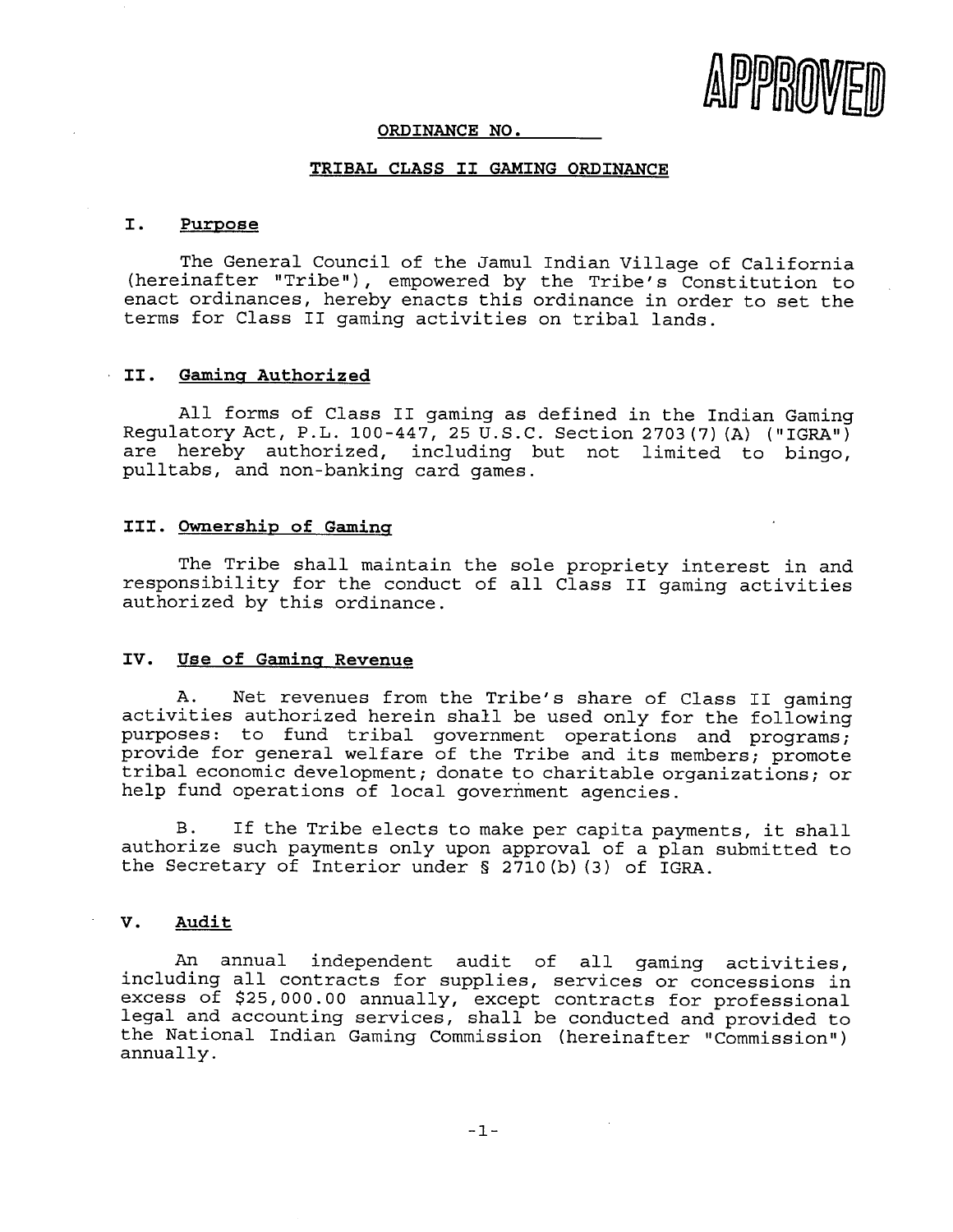# **VI. Environmental Protection**

The construction, maintenance and operation of Class **I1** gaming facilities and Class **I1** games shall be conducted in a manner which adequately protects the environment and the public health and safety.

#### VII. Licenses for Key Employees and Primary Management Officials

The Tribe shall ensure that the policies and procedures set out in this section are implemented with respect to key employees and primary management officials employed at any Class **I1** gaming enterprise operated on tribal lands:

### A. Definitions

For the purposes of this section, the following definitions apply:

1. Key employee.

(a) A person who performs one or more of the following functions:

- **(1)** Bingo caller;
- (2) Counting room supervisor;
- (3) Chief of security;
- (4) Custodian of gaming supplies or cash;
- **(5)** Floor manager;
- (6) Pit boss;
- (7) Dealer;
- (8) Croupier;
- (9) Approver of credit; or

(10) Custodian of gambling devices including persons with access to cash and accounting records within such devices;

(b) If not otherwise included, any other person whose total cash compensation is in excess of \$50,000 per year; or

**(c)** If not otherwise included, the four most highly compensated persons in the gaming operation.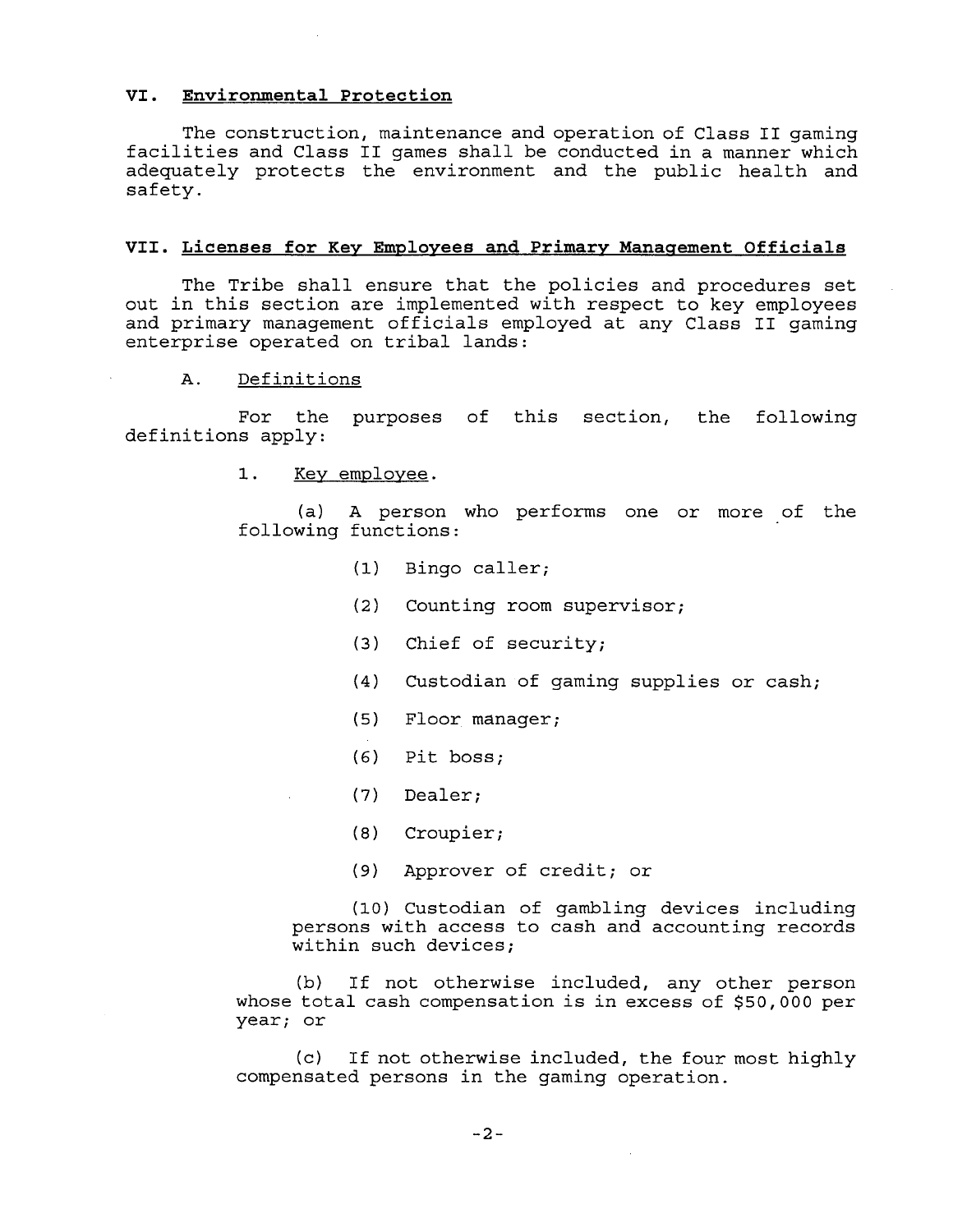2. Primary Management Official.

(a) The person having management responsibility for a management contract;

(b) Any person who has authority:

(1) To hire and fire employees; or

(2) To set up working policy for the gaming operation; or

(c) The chief financial officer or other person who has financial management responsibility.

# B. Application Forms

1. The following notice shall be placed on the application form for a key employee or a primary management official before that form is filled out by an applicant:

In compliance with the Privacy Act of 1974, the following information is provided: Solicitation of the information on this form is authorized by 25 U.S.C. 2701 et seq. The purpose of the requested information is to determine the eligibility of individuals to be employed in a gaming operation. The information will be used by National Indian Gaming Commission members and staff who have need for the information in the performance of their official duties. The information may be disclosed to appropriate Federal, Tribal, State, local, or foreign law enforcement and regulatory agencies when relevant to civil, criminal or requlatory investigations or prosecutions or when pursuant to a requirement by a tribe or the National Indian Gaming Commission in connection with the hiring or firing of an employee, the issuance or revocation<br>of a gaming license, or investigations of a gaming license, or activities while associated with a tribe or a Failure to consent to the disclosures indicated in this notice will result in a tribe's being unable to hire you in a primary management official or key employee position.

The disclosure of your Social Security Number (SSN) is voluntary. However, failure to supply a SSN may result in errors in processing your application.

2. Existing key employees and primary management officials shall be notified in writing that they shall either: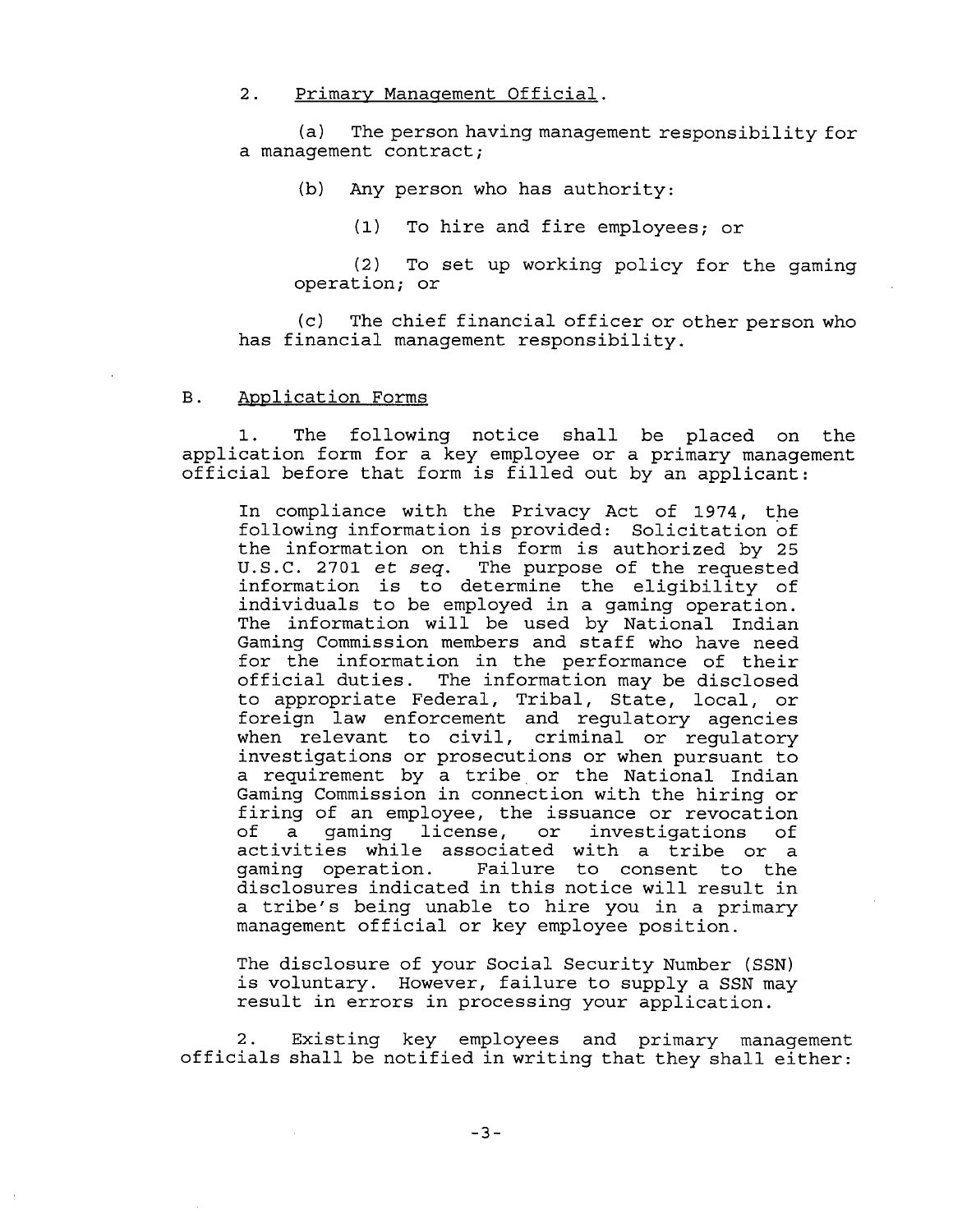- a. Complete a new application form that contains a Privacy Act notice; or
- b. Sign a statement that contains the Privacy Act notice and consent to the routine uses described in that notice.

3. The following notice shall be placed on the application form for a key employee or a primary management official before that form is filled out by an applicant:

A false statement on any part of your application may be grounds for not hiring you, or for firing you after you begin work. Also, you may be<br>punished by fine or imprisonment. (U.S. Code, punished by fine or imprisonment. title 18, section 1001.)

4. The Tribe shall notify in writing existing key employees and primary management officials that they shall either :

- a. Complete a new application form that contains a notice regarding false statements; or
- b. Sign a statement that contains the notice regarding false statements.

#### C. Background Investigations

**1.** The Tribe shall request from each primary management official and from each key employee all of the following information:

- a. Full name, other' names used (oral or written), social security number(s), birth date, place of birth, citizenship, gender, all languages (spoken or written) ;
- b. Currently and for the previous 5 years: business and employment positions held, ownership interests in those businesses, business and residence addresses, and drivers license numbers;
- c. The names and current addresses of at least three personal references, including one personal reference who was acquainted with the applicant during each period of residence listed under paragraph (i) (b) of this section;
- d. Current business and residence telephone numbers;
- e. A description of any existing and previous business with Indian tribes, ownership interests in those businesses;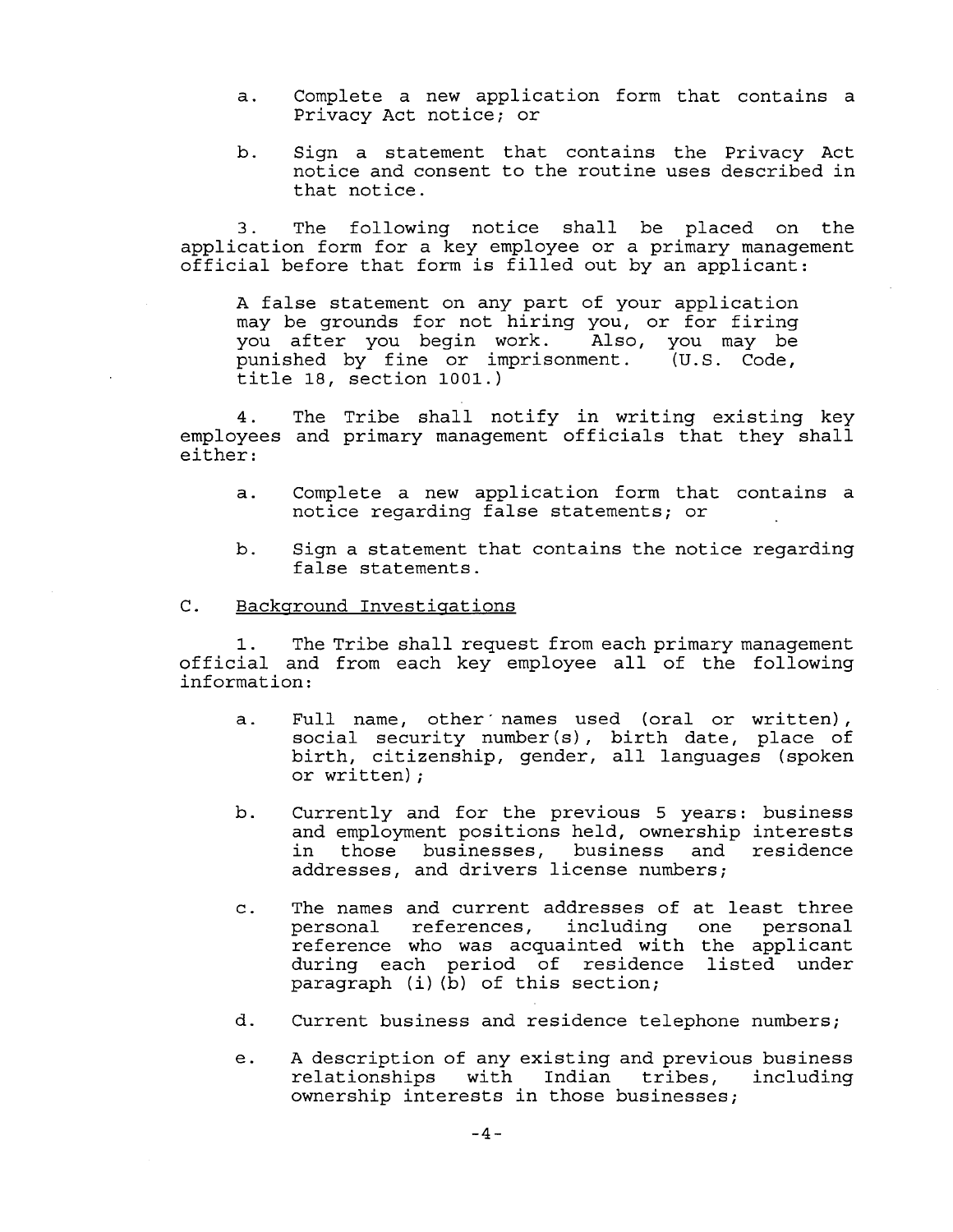- f. A description of any existing and previous business relationships with the gaming industry generally, including ownership interests in those businesses;
- The name and address of any licensing or regulatory<br>agency with which the person has filed an g. agency with which the person has filed application for a license or permit related to gaming, whether or not such license or permit was granted;
- h. For each felony for which there is an ongoing . prosecution or a conviction, the charge, the name and address of the court involved, and the date and disposition if any;
- i. For each misdemeanor conviction or ongoing misdemeanor prosecution (excluding minor traffic violations) within 10 years of the date of the application, the name and address of the court involved and the date and disposition;
- j. For each criminal charge (excluding minor traffic charges), whether or not there is a conviction, if such criminal charge is within 10 years of the date of the application and is not otherwise listed pursuant to paragraphs (i) (h) and (i) (i) of this section, the criminal charge, the name and address of the court involved and the date and disposition;
- k. The name and address of any licensing or regulatory agency with which the person has filed an application for an occupational license or permit, whether or not such license or permit was granted;
- 1. A photograph;
- m. Any other information a tribe deems relevant; and
- **n.** Fingerprints consistent with procedures adopted by a tribe according to 25 C.F.R. § 522.2(h).

2. The Tribe shall conduct an investigation sufficient<br>ake a determination under subsection (c) below. In to make a determination under subsection (c) below. conducting a background investigation, the Tribe shall promise to keep confidential the identity of each person interviewed in the course of the investigation.

# D. Eliqibilitv Determination

1. The General Council of the Tribe shall review a person's prior activities, criminal record, if any, and reputation, habits and associations to make a finding concerning the eligibility of a key employee or a primary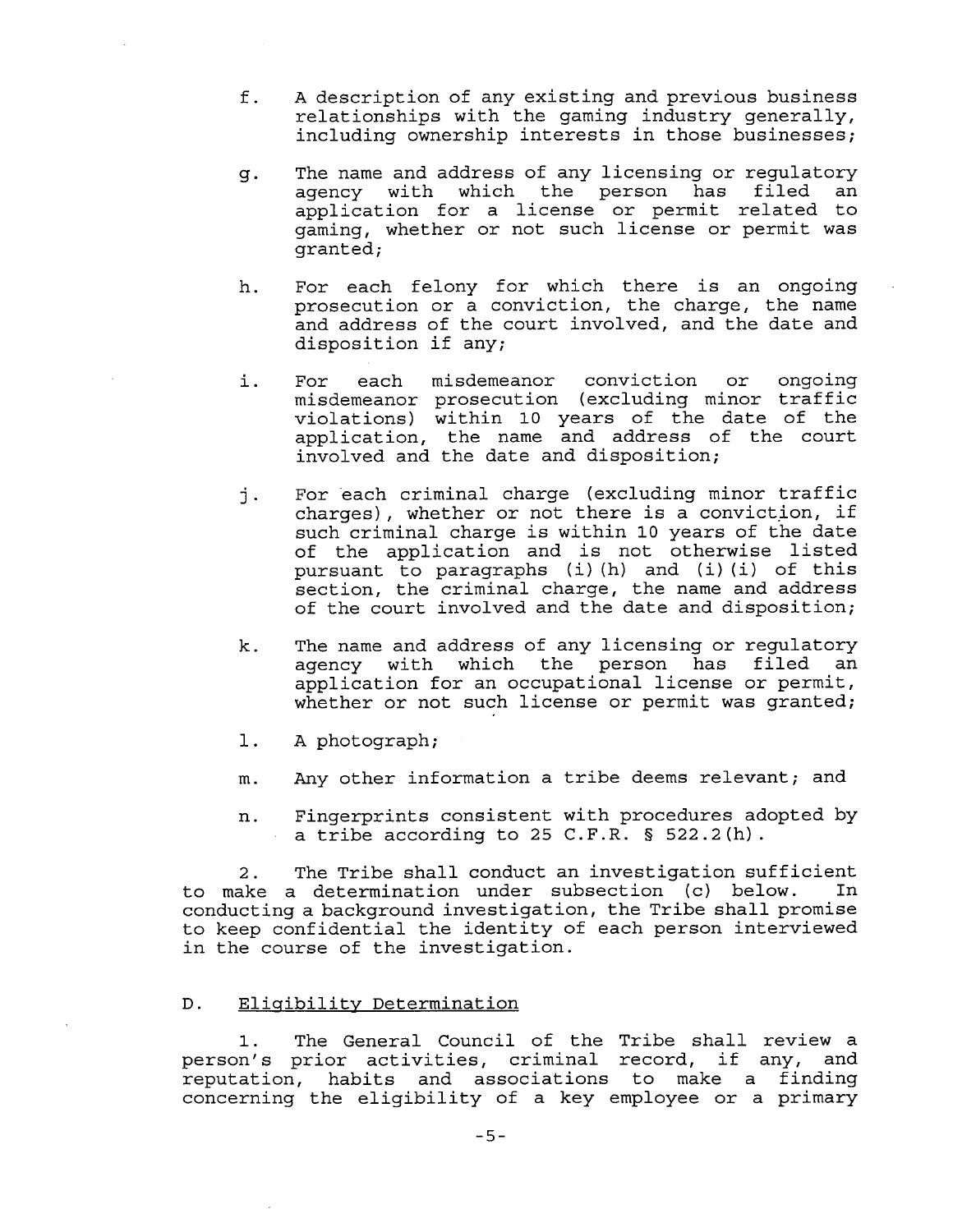management official for employment in a gaming operation. If the General Council determines that employment of the person poses a threat to the public interest or to the effective regulation of gaming, or creates or enhances dangers of unsuitable, unfair, or illegal practices and methods and activities in the conduct of gaming, a tribal gaming operation shall not employ that person in a key employee or primary management official position.

**2.** The Tribe's gaming operation shall not employ in a key employee or primary management official position a person who has supplied materially false or misleading information with respect to the required information for that person's background investigation under subsection B above.

# E. Procedures for Forwarding Applications and Reports for Kev Employees and primary Manaqement officials to the Commission

1. When a key employee or primary management official begins work, the Tribe shall forward to the Commission a completed application for employment and conduct the background investigation and determination referred to in subsections A, B, C and D of this section.

2. Upon completion, the Tribe shall forward the report referred to in subsection F of this section to the Commission within 60 days after an employee begins work or within 60 days of the Chairman's approval of this ordinance.

**3.** The gaming operation shall not employ a key employee or primary management official who does not have a license after 90 days.

# E. Report to Commission

1. Pursuant to the procedures set out in subsection E of this section, the Tribe shall prepare and forward to the Commission an investigative report on each background investigation. An investigative report shall include all of the following:

- a. Steps taken in conducting a background investigation;
- b. Results obtained;
- c. Conclusions reached; and
- d. The bases for those conclusions.

e. The Tribe shall include in its report a copy of the eligibility determination made under section D of this section.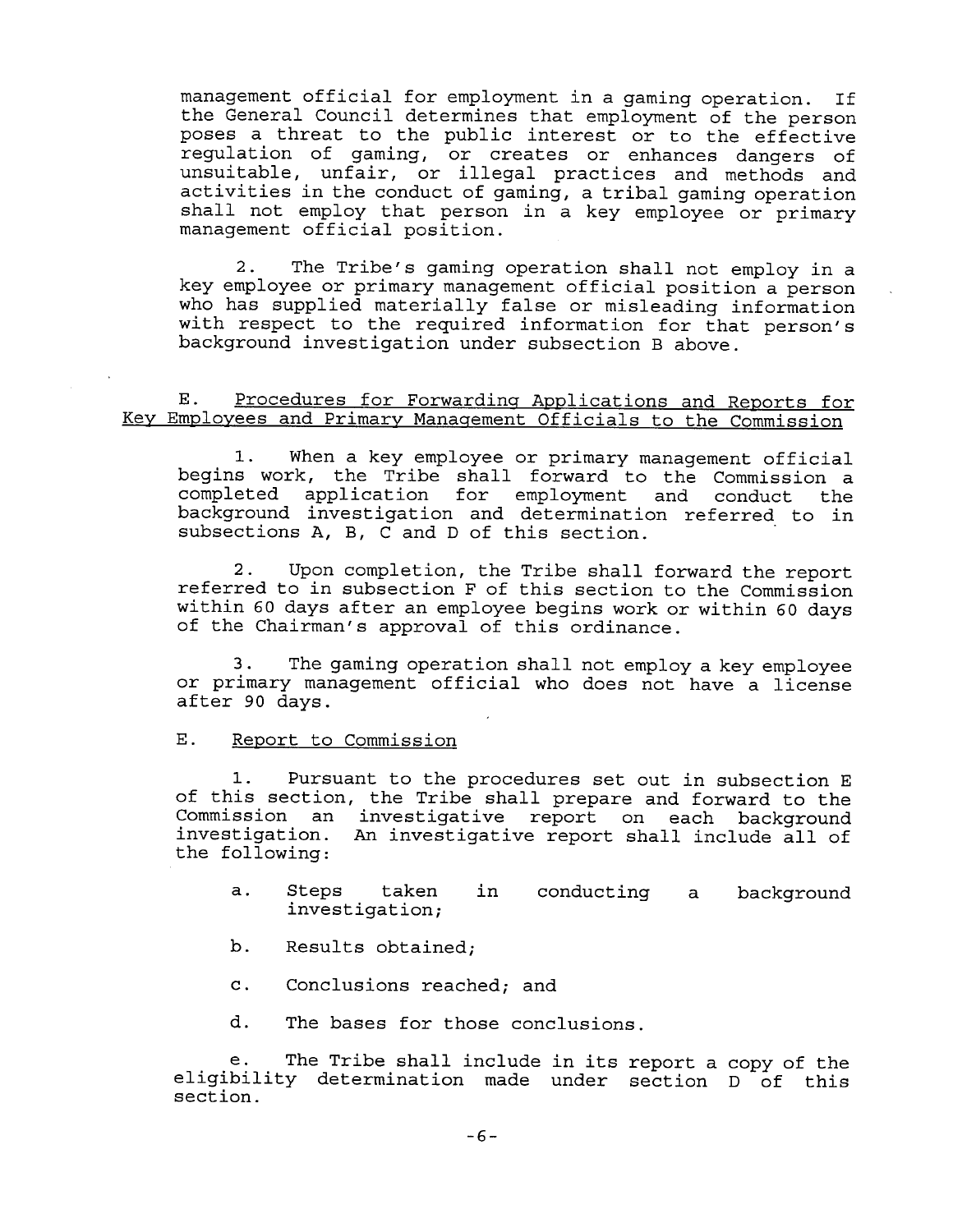- 2. If a license is not issued to an applicant:
- a. The Tribe shall notify the Commission; and
- b. Forward copies of its eligibility determination and investigative report (if any) to the Commission for inclusion in the Indian Gaming Individuals Records System.

**3.** The Tribe shall retain applications for employment and reports (if any) of background investigations for inspection by the Chairman of the Commission or his or her designee for no less than three (3) years from the date of termination of employment.

# G. Granting a Gaming License

1. If, within a thirty (30) day period after the Commission receives a report, the Commission notifies the tribe that it has no objection to the issuance of a license pursuant to a license application filed by a key employee or a primary management official for whom the tribe has provided an application and investigative report to the Commission, the Tribe may go forward and issue a license to such applicant.

2. If, within the thirty (30) day period described above, the Commission provides the Tribe with a statement itemizing objections to the issuance of a license to a key employee or to a primary management official for whom the tribe has provided an application and investigative report to the Commission, the Tribe shall reconsider the application, taking into account the objections itemized by the Commission. The Tribe shall make the final decision whether to issue a license to such applicant.

3. The thirty (30) day period described in this section may be suspended by the Commission after the Commission makes an investigative report if the Chairman requests additional information from the Tribe, until the Chaiman receives the information. The Tribe shall respond to any request from the Chairman of the Commission for such additional information.

# H. License Suspension

**1.** If, after the issuance of a gaming license, the Commission receives reliable information indicating that a key employee or a primary management official is not eligible for employment under subsection C above, the commission shall notify the Tribe that issued a gaming license.

**2.** Upon receipt of such notification under paragraph **(1)** above, the Tribe shall suspend such license and shall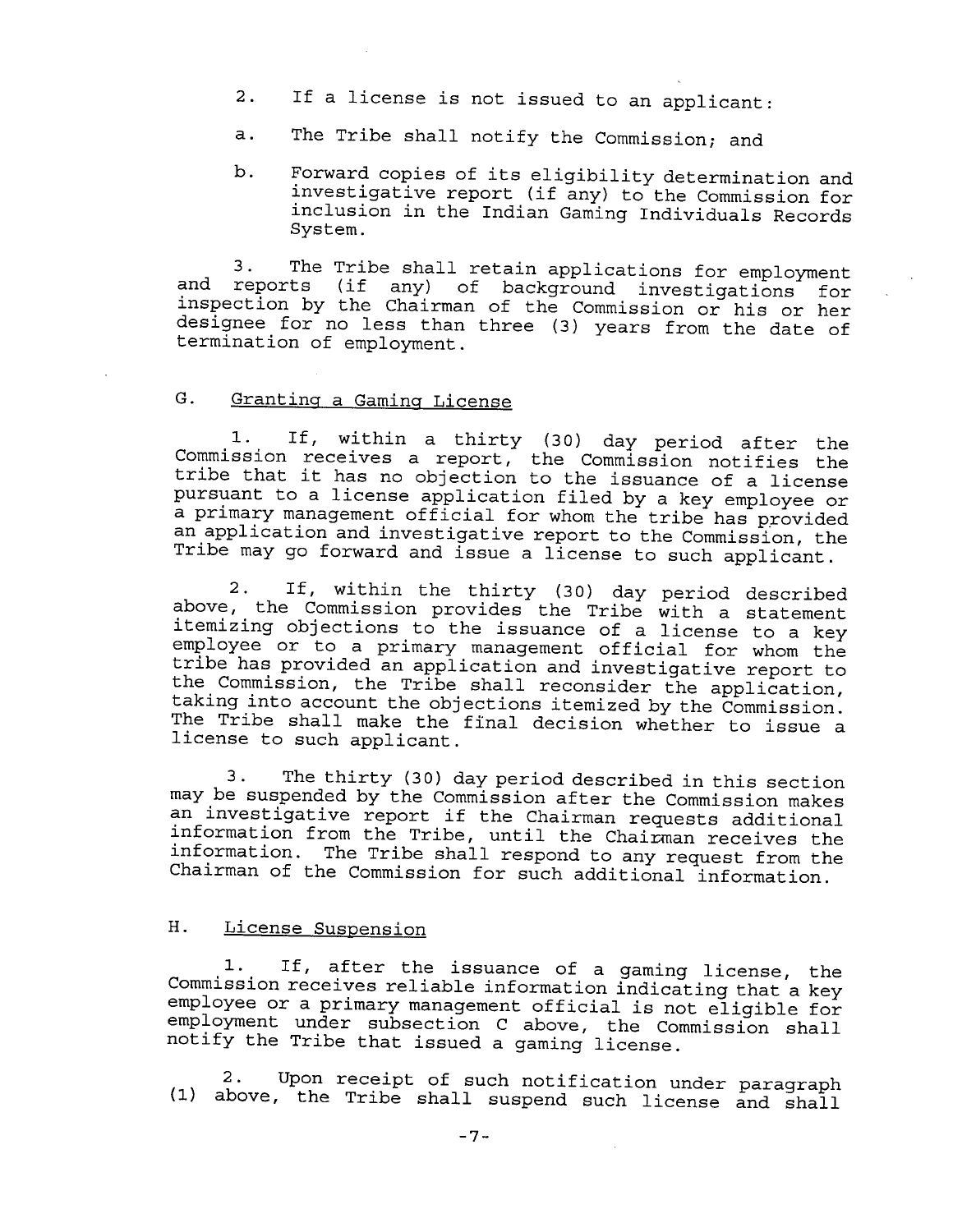notify in writing the licensee of the suspension and the proposed revocation.

**3.** The Tribe shall notify the licensee of a time and a place for a hearing on the proposed revocation of a license.

4. After a revocation hearing, the Tribe shall decide to revoke or to reinstate a gaming license. The Tribe shall notify the Commission of its decision.

# **VIII. Customer Dispute Resolution Procedure**

The general manager of the tribal gaming operation shall attempt to resolve on an informal basis any customer complaints relating to payment of prizes or services and report any such resolution to the governing body of the enterprise. If the complaint cannot be resolved at the general manager level, the customer shall be informed that he/she has the right to present his or her complaint to the governing body of the gaming enterprise, whose decision shall be final.

# **IX. IGRA Compliance**

The Tribe shall ensure enforcement of rules and regulations for all games played to ensure that they conform to the Indian Gaming Regulatory Act and that the games are honest and fair.

# **X. License Locations**

The Tribe shall issue a separate license to each place, facility or location on tribal 'lands where Class **I1** gaming is conducted under this ordinance.

# **XI. Repeal**

All prior gaming ordinances are hereby repealed.

#### **CERTIFICATION**

 $\mathbf{H}^{\mathbf{d}}$ he G day of  $A\nu9\nu3\nu2\n...$ , 19 $43$ . The foregoing regolution was adopted by a vote of  $\angle O$  for, gainst and  $\Phi$  abstentions, at a duly called meeting ouncil, at which a quorum was present, on this  $2^{5}$ 

Raymond Hunter, Chairman

**j :\palace\ jamul** . **ord**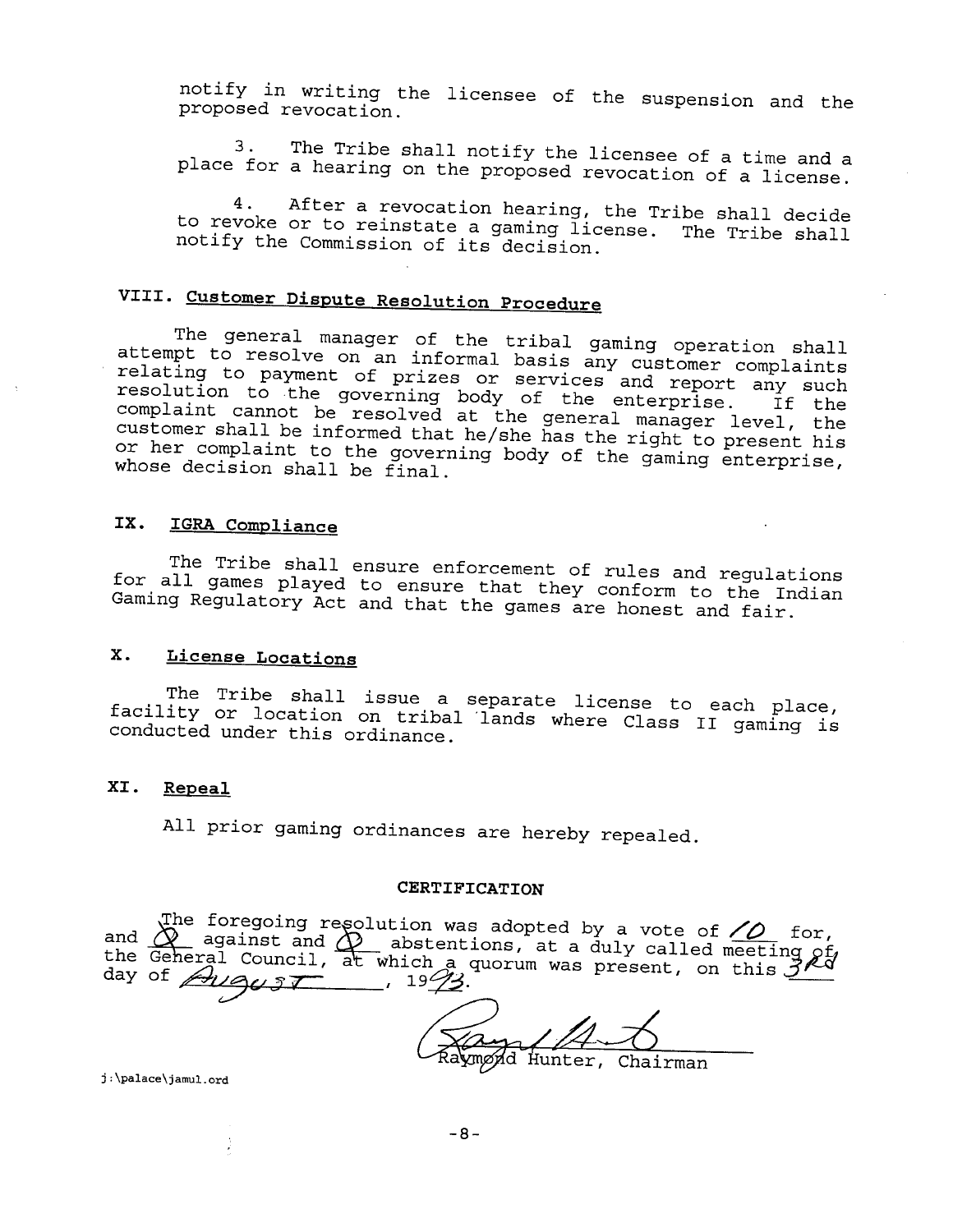

# **PROCEDURE FOR BACKGROUND INVESTIGATIONS OF KEY EMPLOYEES AND PRIMARY MANAGEMENT OFFICIALS OF TRIBAL GAMING FACILITY**

1. Responsibility for the Investigations. The Jamul Indian Village of California (hereinafter "the Tribe"), through the Gaming Monitoring Committee, appointed by the Tribe's Executive Committee and ratified by the General Council, shall be responsible for ensuring that background investigations are conducted concerning all key employees and primary management officials, as defined in section 7(a) of the Tribe's Class I1 Gaming Ordinance, of its tribal gaming facility, as required by 25 C.F.R. section 522.2 (b) .

2. Conduct of the Background Investigations. The Tribe designates Joseph P. Dorsey of International Collections & Customer Research to conduct said background investigations.

3. Procedures for the Background Investigations. In order to provide a basis for the Tribe to make a finding concerning the eligibility for employment in a gaming operation, said background investigations shall include:

a. Verification by written or oral communication of the information submitted by the applicant;

b. An inquiry into the applicant's prior activities, criminal record, if any, and reputation, habits and associations;

c. Interviews with a sufficient number of people such as former employers, personal references, and others with sufficient knowledge of said applicant;